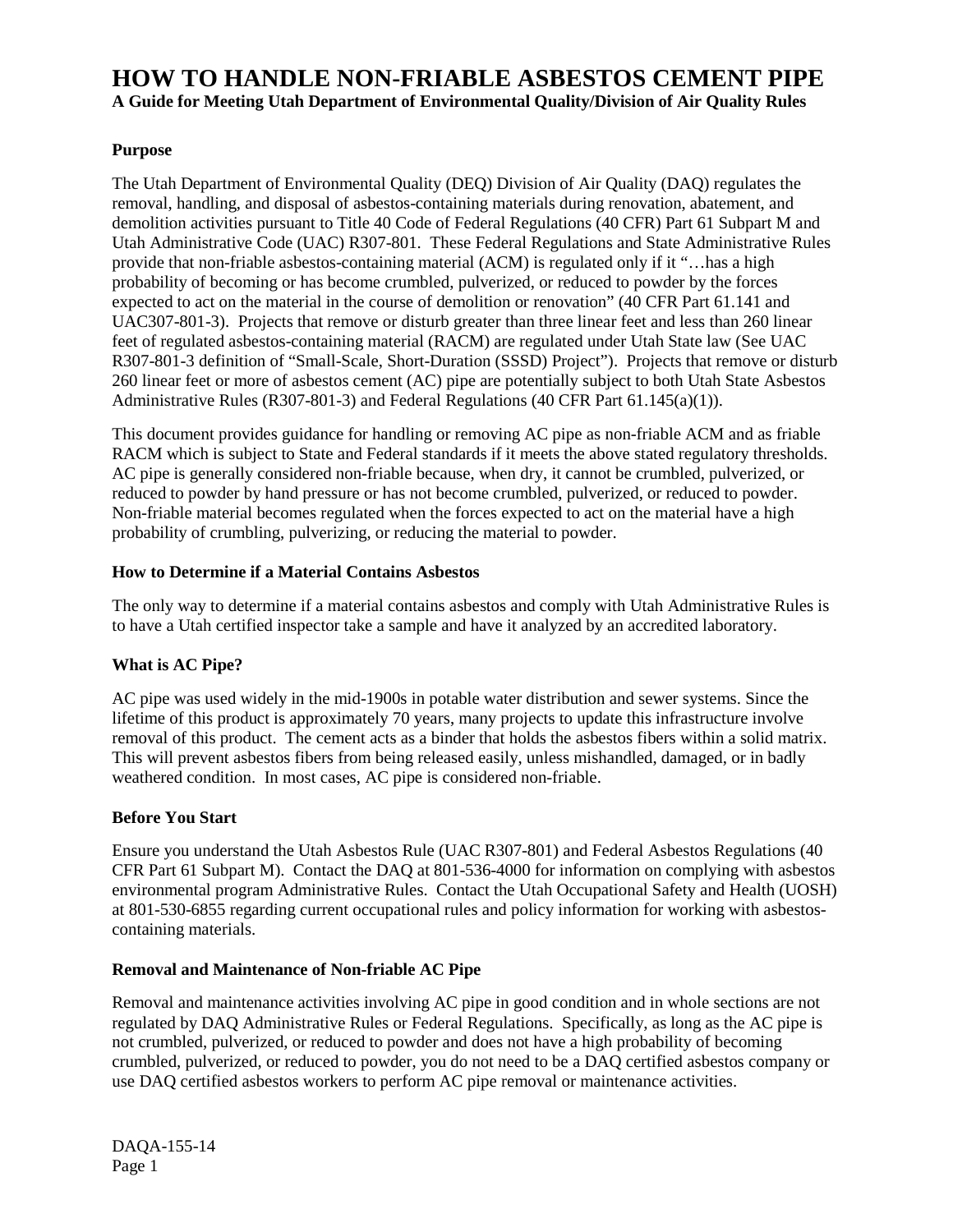If you perform removal or maintenance activities on AC pipe following the hand methods in this guide, the ACM does not have a high probability of becoming crumbled, pulverized, or reduced to powder and therefore the work would not be subject to Utah Asbestos Administrative Rules or Federal Asbestos Regulations. When counting linear feet of RACM at a project site for the purposes of determining the three linear foot threshold, only count material crumbled, pulverized, reduced to powder, or otherwise reduced to a friable state. For disposal, one cannot separate friable from non-friable asbestos-containing material, so the entire length of AC pipe must be disposed of as friable ACM.

If more than three linear feet of AC pipe becomes friable during removal or maintenance activities, stop work immediately and promptly contact a DAQ certified asbestos company that employs Utah certified asbestos supervisors and workers.

## **Options for Managing, Maintaining, and Removing Non-friable AC Pipe**

AC pipe must be removed, handled, and disposed of in a manner that keeps the material in whole pieces to be considered non-friable. Sanding, sawing, grinding, or chipping with hand methods will make AC pipe friable and must be minimized. Power tools make AC pipe friable, can generate large amounts of dust, and must be avoided. The AC pipe must be kept wet during removal. Wetting minimizes asbestos fibers from being released. Please remember to use amended water (a mixture of water and a chemical wetting agent) whenever possible to minimize asbestos fiber release. Use plastic sheeting or bags to collect AC pipe and any soil or debris contaminated by AC pipe for disposal as friable asbestos waste.

DAQ recommends that facilities with AC pipe use the following methods to manage, maintain, or remove AC pipe:

**Snap cutters -** Snap cutters ("squeeze-and-pop" equipment) operate by means of cutting wheels mounted in a chain wrapper around the pipe barrel. Hydraulic pressure, applied by means of a remote, pneumatically, or manually operated pump, squeezes the cutting wheels into the pipe wall until the cut is made.

**Carbide-tipped blade cutters -** Blade cutters are frame adjustable to the circumference of the pipe and have a number of self-tracking rollers that align one or more carbide-tipped cutting blades. Because of the relatively low mechanical input and clean cutting action, hand operated blade cutters produce lesser amounts of airborne asbestos dust.

**Manual field lathes -** Manual field lathes are designed to end-trim and re-machine rough pipe barrels to factory-machined end profiles. The lathe consists of an adjustable, self-aligning arbor inserted into the pipe bore (which acts as a mandrel upon which the turning handle operates), a screw-fed turning frame, carbide machining blades, and manual (hand or ratchet) turning handles.

**Wet tapping AC pressure pipe -** Pressure or "wet" tapping for service connections is performed in the trench while the pipe is under pressure. The equipment (manual driven) is affixed to the pipe by means of a chain yoke. A combination boring-and-inserting bar drills and taps the pipe wall and inserts a corporation stop or pipe plug. The pressure chamber, which protects against water leakage, also catches the asbestos-cement chips, so this is essentially a dust-free operation.

**Dry tapping AC pressure pipe -** Non-pressure or "dry" tapping for service connections may be performed in or out of the trench. The equipment is affixed to the pipe by means of a chain yoke. Separate drills and taps or a combination tool is used to drill and tap the pipe wall. Corporation stops or other connections may then be affixed to the pipe.

**Manual rasp -** Short lengths of AC pipe, machined-end exclusively and machined overall, can be cut to make closures and repairs and to locate fittings exactly. Field-cut ends may be re-beveled with a coarse wood rasp to form a taper approximating the profile of the factory-beveled end.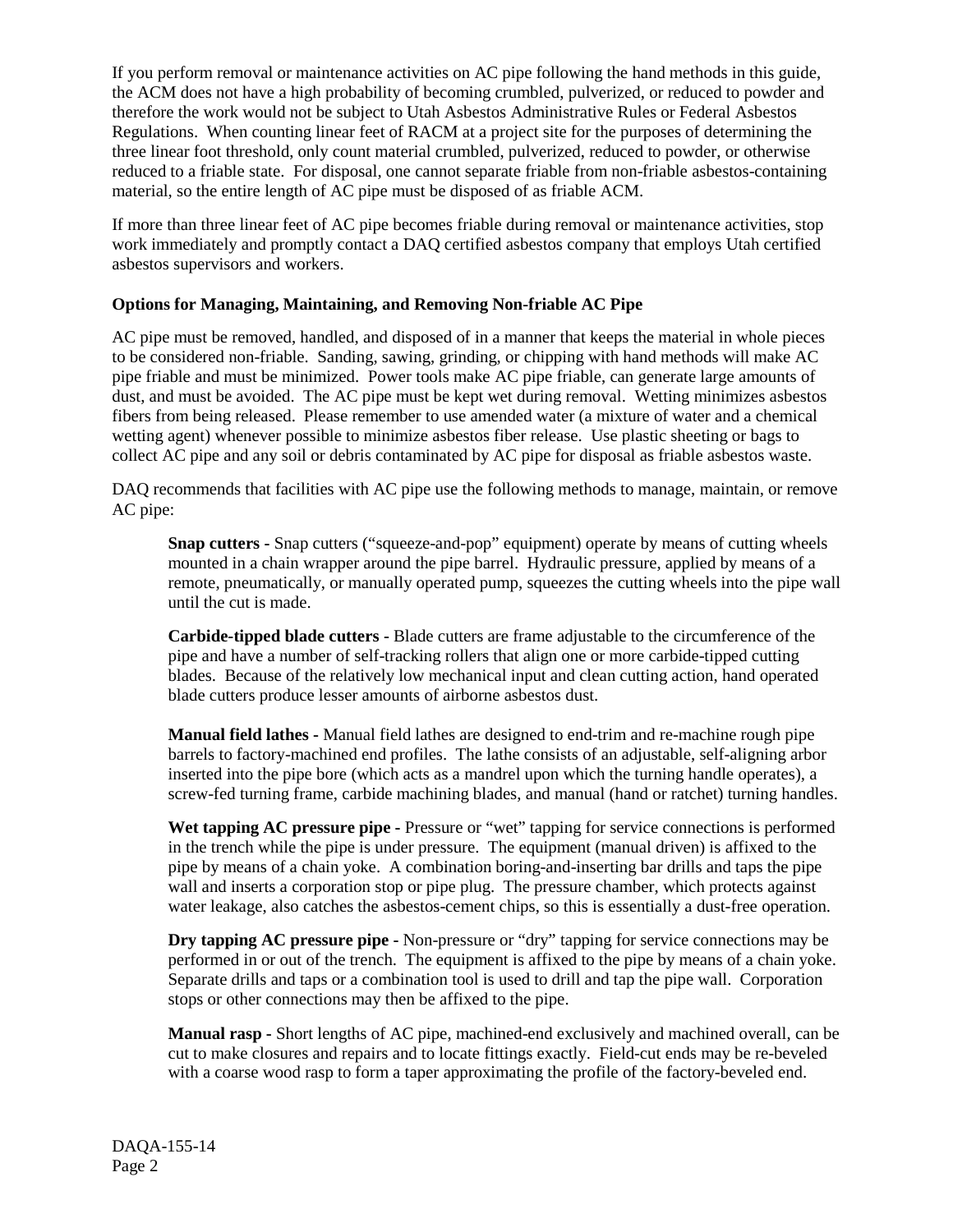**Chisel and rasp -** Holes may be cut into AC pipe with a hammer and chisel. The edge of a plumber's wood chisel is used to cut completely around the hole outline, about  $\frac{1}{4}$  in. (7 mm) from the prescribed line. The operation is repeated and the cut deepened until through. The edges of the hole are then dressed with a coarse wood rasp.

**Hammer and chisel -** Replacement of damaged pipe may necessitate excavation, exposure, and removal. AC coupling removal may be accomplished by gradually splitting the coupling lengthwise using a chisel and hammer. After the top of the coupling has been split, a crowbar or similar tool is used as a lever to split the bottom of the coupling.

The Utah DAQ considers using power tools, crushing, or pipe bursting AC pipe subject to the regulatory requirements of Utah State Administrative Rules and Federal Regulations when regulatory thresholds have been met because it makes the AC pipe RACM.

# **Non-Friable AC Pipe Disposal**

Though non-friable AC pipe is not regulated, it must be removed, handled, and disposed of in a manner that keeps the material in whole pieces to remain non-friable and non-regulated. AC pipe can be abandoned and buried in place so long as it is not actively crushed, crumbled or pulverized. If removing AC pipe for disposal, locate a landfill that is authorized to accept non-friable asbestos waste and be sure to inquire about any special packaging requirements the landfill may require. The landfill must be aware that the AC pipe is Category II non-friable asbestos-containing material to ensure proper handling and disposal.

## **If the AC Pipe Is or Becomes Friable**

If the AC pipe becomes crumbled, pulverized, or reduced to powder during removal or maintenance activities or is badly weathered (inside or out) such that it has a high probability of becoming crumbled, pulverized, or reduced to powder, it is considered friable and may release asbestos fibers. Friable AC pipe must be removed by properly trained and DAQ certified facility personnel or by a DAQ certified asbestos company using DAQ certified asbestos supervisors and workers.

If the AC pipe becomes friable, applicable asbestos work practice rules under UAC R307-801-14 must also be followed. A DAQ one working day notification form must be submitted before the removal of more than three linear feet and less than 260 linear feet of friable AC pipe. The notification form for a removal or maintenance project of 260 linear feet or more must be received by the DAQ with the applicable fee at least 10 working days prior to starting project. For emergency situations, the 10 working day waiting period is waived, but DAQ must be notified as soon as possible, but no later than the next working day.

The use of power tools on AC pipe during projects subject to State and Federal Asbestos Rules and Regulations is not allowed without full airtight containment or properly designed local exhaust ventilation.

#### **Training Requirements**

If handling three feet or less of friable AC pipe, DAQ requires no training or work practices. DAQ expects that most maintenance or emergency work will not be regulated. DAQ strongly recommends, based on the Asbestos Hazard Emergency Response Act (AHERA) 40 CFR Part 763.92 that all workers receive two hours of asbestos awareness training and that workers handling up to three linear feet of friable AC pipe have an additional 14 hours asbestos training. Please note that OSHA training found in 29 CFR Part 1926.1101(o)(4)(ii) requires Class III maintenance personnel be trained to the AHERA 40 CFR Part 763.92(a)(2) standard.